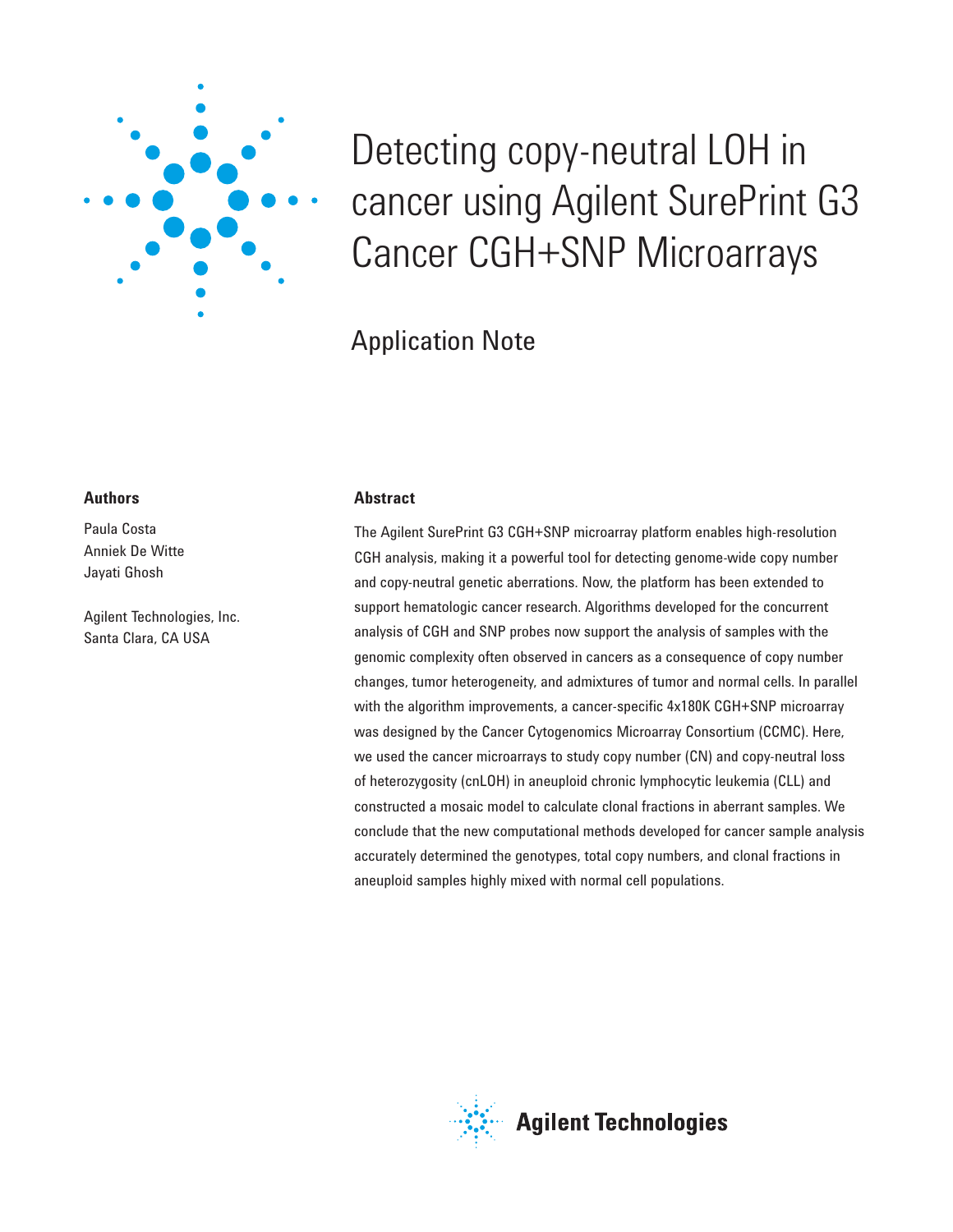# **Introduction**

Cancer research has greatly benefited from the use of array CGH for high-resolution, genome-wide CN measurements. The simultaneous analysis of single nucleotide polymorphisms (SNPs) can provide insight into regions of acquired homozygosity that may harbor tumorigenesis-related loci. The high resolution and sensitivity of the Agilent CGH+SNP microarrays are suitable for the discovery of aberrations exhibiting abnormal CN and/or cnLOH events and allelic imbalances arising from genomic instability during cancer development and progression. Nonetheless, aneuploidy, polyclonality resulting from multiple clonal cell populations with related but distinct aberrations, and mosaicism due to heterogeneous admixtures of tumor and normal cells create significant research challenges when analyzing cancer genomes. In the quest to decipher tumor complexity, Agilent has expanded the power and sensitivity provided by our CGH+SNP combined assay with novel computational methods capable of determining clonal fraction, total CN, and allelespecific CN in aneuploid tumor samples.

# **Methods**

#### **Microarray design**

The CCMC designed a CGH+SNP microarray containing both CGH and SNP probes targeting genomic regions known to be associated with cancer. This SurePrint G3 Cancer CGH+SNP 4x180K microarray is available as a catalog kit of 3 slides (P/N G4869A). The array contains ~20,000 cancer-associated CGH probes, ~60,000 SNP probes, and backbone probes relatively evenly distributed across the genome, enabling simultaneous CN and cnLOH detection (Tables 1 and 2). CGH probes densely cover exons and flanking regions for more than 500 cancerassociated genes. They also target 130 newly discovered cancer-associated and subtelomeric regions.

Researchers can also design custom CGH+SNP microarray formats focused on regions of interest (Table 2) using eArray, Agilent's free web-based oligo design tool, from over 28 million CGH probes and probes for approximately 60,000 SNPs.

| Table 1. SurePrint G3 Cancer CGH+SNP 4x180K microarray specifications |                                                              |  |  |
|-----------------------------------------------------------------------|--------------------------------------------------------------|--|--|
| <b>Format</b>                                                         | 4x180K                                                       |  |  |
| <b>Design ID</b>                                                      | 030587<br>180,880                                            |  |  |
| <b>Total features</b>                                                 |                                                              |  |  |
| <b>Cancer-associated CGH probes</b>                                   | 20,000                                                       |  |  |
|                                                                       | • 1 probe/0.5-1 Kb (min. 1 probe/exon, max. 200 probes/gene) |  |  |
|                                                                       | • 15 Kb flanking regions of each gene                        |  |  |
| <b>Cancer-associated genes and regions</b>                            |                                                              |  |  |
| - Sanger cancer genes                                                 | 427                                                          |  |  |
| Other cancer-associated genes<br>$\overline{\phantom{a}}$             | ~100                                                         |  |  |
| - Known cancer-associated genomic regions and<br>subtelomeric regions | ~130                                                         |  |  |
| <b>Distinct SNPs</b>                                                  | 59,647 (1 probe/SNP)                                         |  |  |
| <b>Genome build</b>                                                   | hq19                                                         |  |  |

|  | Table 2. Catalog SurePrint G3 Cancer and Custom SurePrint G3 CGH+SNP Microarrays |
|--|----------------------------------------------------------------------------------|
|--|----------------------------------------------------------------------------------|

|                               | <b>Catalog Kit</b> | <b>Custom Microarray</b> |        |        |              |
|-------------------------------|--------------------|--------------------------|--------|--------|--------------|
|                               | 4x180K             | 1x1M                     | 2x400K | 4x180K | <b>8x60K</b> |
| <b>Number of Arrays/Slide</b> | 4                  |                          |        | 4      | 8            |
| <b>Number of Slides</b>       | 3                  |                          |        |        |              |
| P/N                           | G4869A             | G4882A                   | G4883A | G4884A | G4885A       |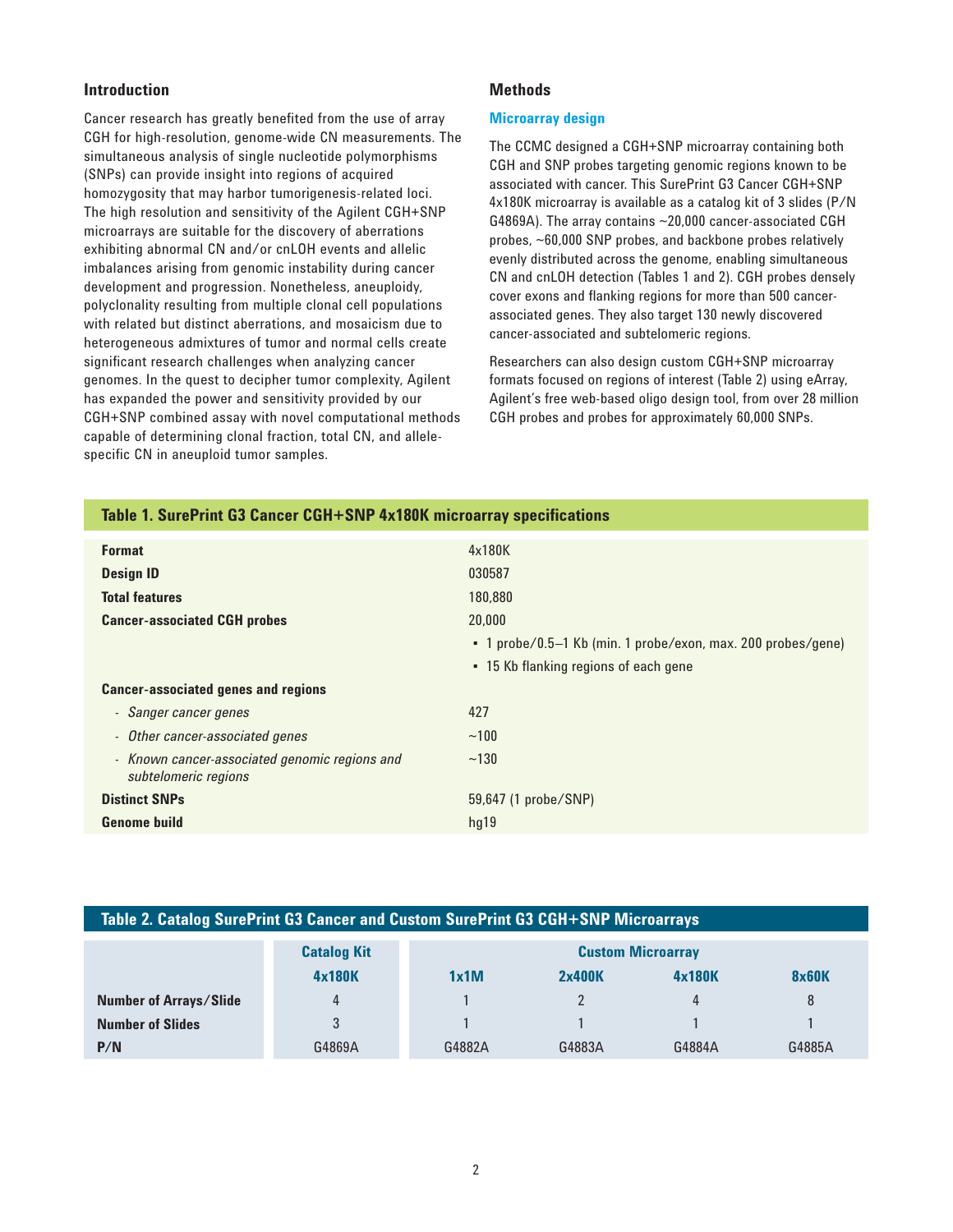#### **Sample preparation, hybridization, and imaging**

Genomic DNA (gDNA) from hematology-oncology samples and multiple cell lines, obtained from Coriell Cell Repositories (http://ccr.coriell.org/), were processed following the standard enzymatic labeling workflow described in the Agilent *Oligonucleotide Array-Based CGH for Genomic DNA Analysis – Enzymatic Labeling for Blood, Cells or Tissues (with a High Throughput option)* manual, version 6.4 (P/N G4410- 90010). The gDNA was digested with *AluI* and *RsaI* restriction endonucleases, enabling the identification of SNPs located within the enzymes' recognition sites. The experimental samples were labeled with Cy5 dye and hybridized to the SurePrint G3 Cancer CGH+SNP 4x180K microarrays (P/N G4869A). A reference sample with known genotype was labeled with Cy3 and hybridized to the same microarrays. The microarray slides were scanned at 3-micron resolution on an Agilent microarray scanner and the images were extracted using Agilent Feature Extraction software v10.10 integrated in Agilent CytoGenomics 2.0 (P/N G1662AA–G1667AA).

#### **Algorithms for total CN and cnLOH profiling**

CGH+SNP algorithms, developed to analyze and genotype diploid genomes with constitutional aberrations, have been previously described<sup>1</sup>. Here we present an extension of these algorithms, implemented in Agilent CytoGenomics 2.0 software, which support the determination of the clonal fraction of aneuploid cells, and the total and allele-specific CN of aberrant clones in cancer genomes.

The CGH probes measure the log ratio of the comparative probe signal intensity of the experimental versus the diploid reference sample. Based on these log ratios, the genome is divided into diploid and aneuploid intervals. For the aberrant segments, the total CN is determined from the average CGH log ratio of each region. Figure 1.1 exemplifies the distribution of CGH log ratios for regions of diploidy and aneuploidy. The algorithm shifts the log ratios so that the peak corresponding to the sample's diploid genome is centered at zero. Negative log ratios are indicative of copy losses and positive log ratios result from copy gains in the test sample. The peaks of the log ratio distribution are assigned distinct copy numbers: the largest peak is considered diploid and all the other peaks are assigned copy numbers that will produce a linear relationship between CN and observed signal ratios. A good line fit indicates that the CN of the peaks has been correctly assigned and that those aberrations most likely

occurred in a single aberrant clone. In mosaic samples, nondiploid regions can have a fractional total CN; for example, in a genome where 50% of the contributing cells have a hemizygous deletion in a specific region and 50% of the cells are normal diploid, the total CN assigned to the aberrant interval is 1.5. Because of the accuracy and low noise of the Agilent microarray platform, the slope of the ratio versus CN fit can be used to determine the fraction of aneuploid cells in a mosaic sample<sup>2</sup>. The maximum theoretical aneuploid fraction is 1.0, with slopes in the range of 0.89–0.96 commonly observed for monoclonal samples due to slight log ratio compression in the assay.

The SNP probes on the CGH+SNP microarrays are designed to include *Alu/Rsa* sites and the SNPs are genotyped by measuring the number of uncut alleles using the restriction digestion step in the protocol. For SNP CN profiling, the SNP probe raw log ratios are first adjusted for the known genotype of the reference to report absolute allele-specific CN of the uncut variant allele<sup>1</sup>. The allele-specific CN of the uncut allele is inferred from the total CN, as measured by the CGH probes neighboring the SNP site. Each SNP probe present in a diploid region is genotyped as AA (0 uncut copies) if the alleles are homozygously cut, AB (1 uncut copy) if the variant alleles are heterozygous, or BB (2 uncut copies) if they are homozygous and not digested by the enzymes (Table 3, Figure 1.2). Segments of cnLOH, where no heterozygous alleles are observed, are reported as either AA or BB. In aberrant genomic locations harboring single-copy losses, SNP probes are either cut or uncut and the resulting genotype is simply A or B. In amplified regions, additional A or B alleles are detected by the SNP probes and the genotypes become increasingly more complex (Table 3). For mosaic non-diploid samples, both the normal and aberrant clones contribute to the log ratios in any aberrant regions. Hence, it is necessary to separate out the aberrant clone algorithmically from the data to determine the exact allele-specific CN of a SNP in an aberrant region.

In Agilent CytoGenomics 2.0 software, only the allele-specific CN for the aberrant clone is displayed in the SNP panel (Figure 1.2B). If more than one *aberrant* clone is present in the sample, the algorithm identifies the allele-specific CN of the major aberrant clone; for minor clones the allele-specific CN will not be precisely determined.

After SNP CN has been assigned to all genomic locations, segments of cnLOH are located by identifying genomic regions with a statistically significant decreased density of heterozygous SNP calls in the experimental sample.

| Tradie 3. Genotype corresponding to the number of uncut alleles |                              |                  |  |  |  |
|-----------------------------------------------------------------|------------------------------|------------------|--|--|--|
| <b>Genomic status</b>                                           | <b>Genotype</b>              | No. uncut allele |  |  |  |
| Normal diploid genome                                           | AA, AB, BB                   | 0, 1, 2          |  |  |  |
| <b>Diploid genome with cnLOH</b>                                | AA, BB                       | 0, 2             |  |  |  |
| <b>Hemizygous LOH</b>                                           | A. B                         | 0.1              |  |  |  |
| <b>Trisomy</b>                                                  | AAA, AAB, ABB, BBB           | 0, 1, 2, 3       |  |  |  |
| <b>Tetrasomy</b>                                                | AAAA, AAAB, AABB, ABBB, BBBB | 0, 1, 2, 3, 4    |  |  |  |

#### **Table 3. Genotype corresponding to the number of uncut alleles**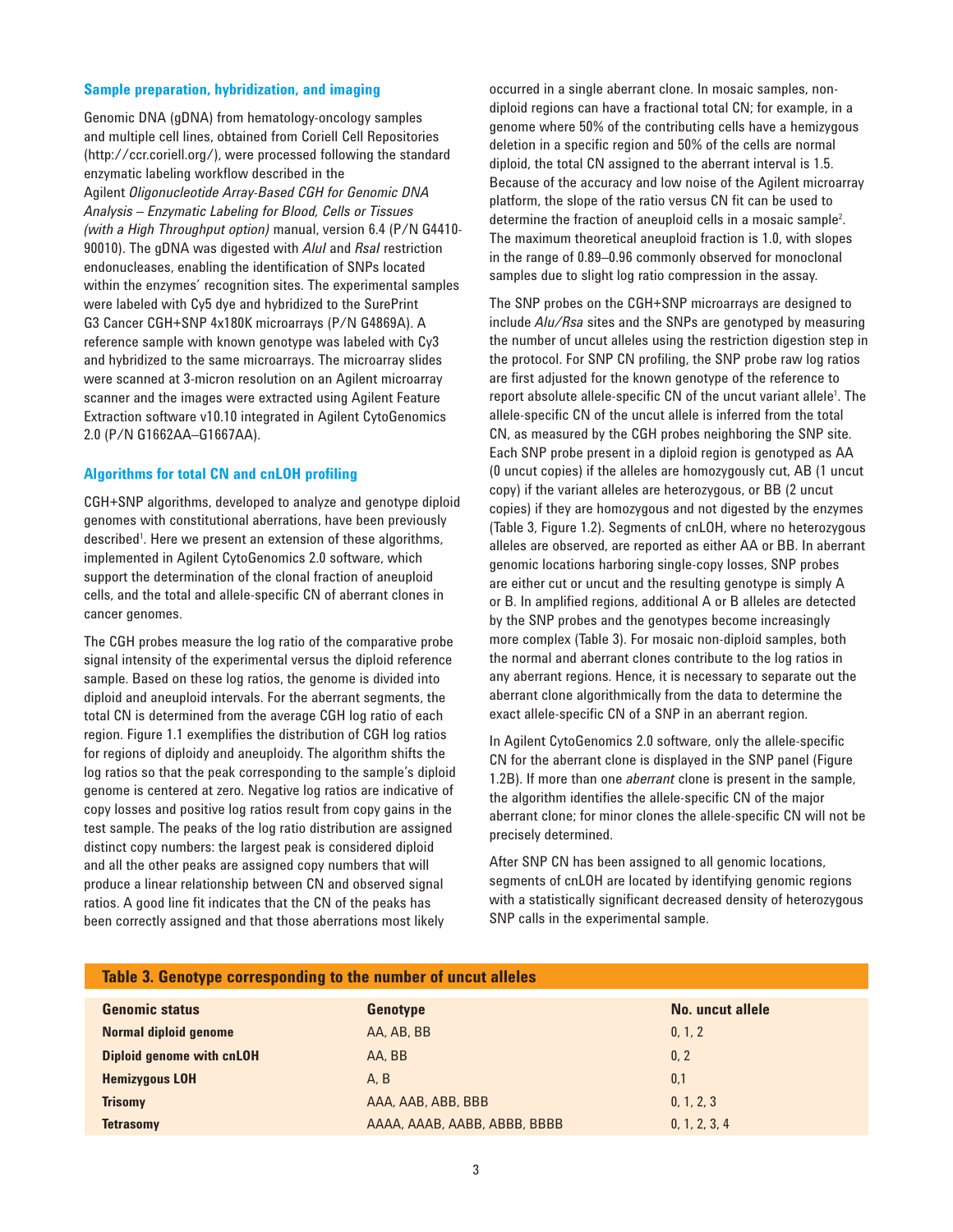#### **Results**

#### **CN and cnLOH analysis in CLL samples**

CN alterations and cnLOH events were commonly found in the cancer genomes studied using the enhanced algorithms as implemented in Agilent CytoGenomics 2.0 software. In CLL samples, significant heterogeneity was observed among tumors of the same class. For example, in the case shown in Figure 1.1A, only one population is contributing to the sample genome, as indicated by the histogram of the CGH probe distribution. In

this sample, three major aberrations were identified in 100% of the cells: a cnLOH on the long arm of chromosome 9 (data not shown), a cnLOH encompassing most of chromosome 13, and a 2.8 Mb homozygous deletion on chromosome 13 within the cnLOH (Figure 1.2A). This region is commonly deleted in CLL samples<sup>3,4</sup>. In a second CLL sample, the tumor population is admixed with normal diploid cells at a clonal fraction of ~66% (Figure 1.1B). A copy gain of the distal half of the long arm of chromosome 5 and a hemizygous deletion of most of the long arm of chromosome 6 were detected in the aberrant clone (Figure 1.2B).



**Figure 1.** *CN and cnLOH analysis in CLL samples.* **1.1***. Histogram of the CGH probes log ratio distributions and the peaks detected for the samples CLL1* (**1.1A**) *and CLL2* (**1.1B**)*. In sample CLL1 only one peak was detected centered at 0; the majority of the genome from all contributing cells is diploid. For sample CLL2 three peaks were detected and used to calculate the clonal fraction of 0.66.* **1.2***. Chromosome view in Agilent CytoGenomics 2.0 software showing the CGH log ratios and SNP CN for affected chromosomes in samples CLL1* (**1.2A**) *and CLL2* (**1.2B**): **A**. *Homozygous deletion within a larger region of cnLOH detected*  in chromosome 13. **B**. A copy gain on chromosome 5 and a hemizygous copy loss on chromosome 6 were identified in the aberrant clone. Settings for CGH *aberration calling: ADM-2, threshold 6, minimum of 5 probes, ≥ 0.15 log ratio.*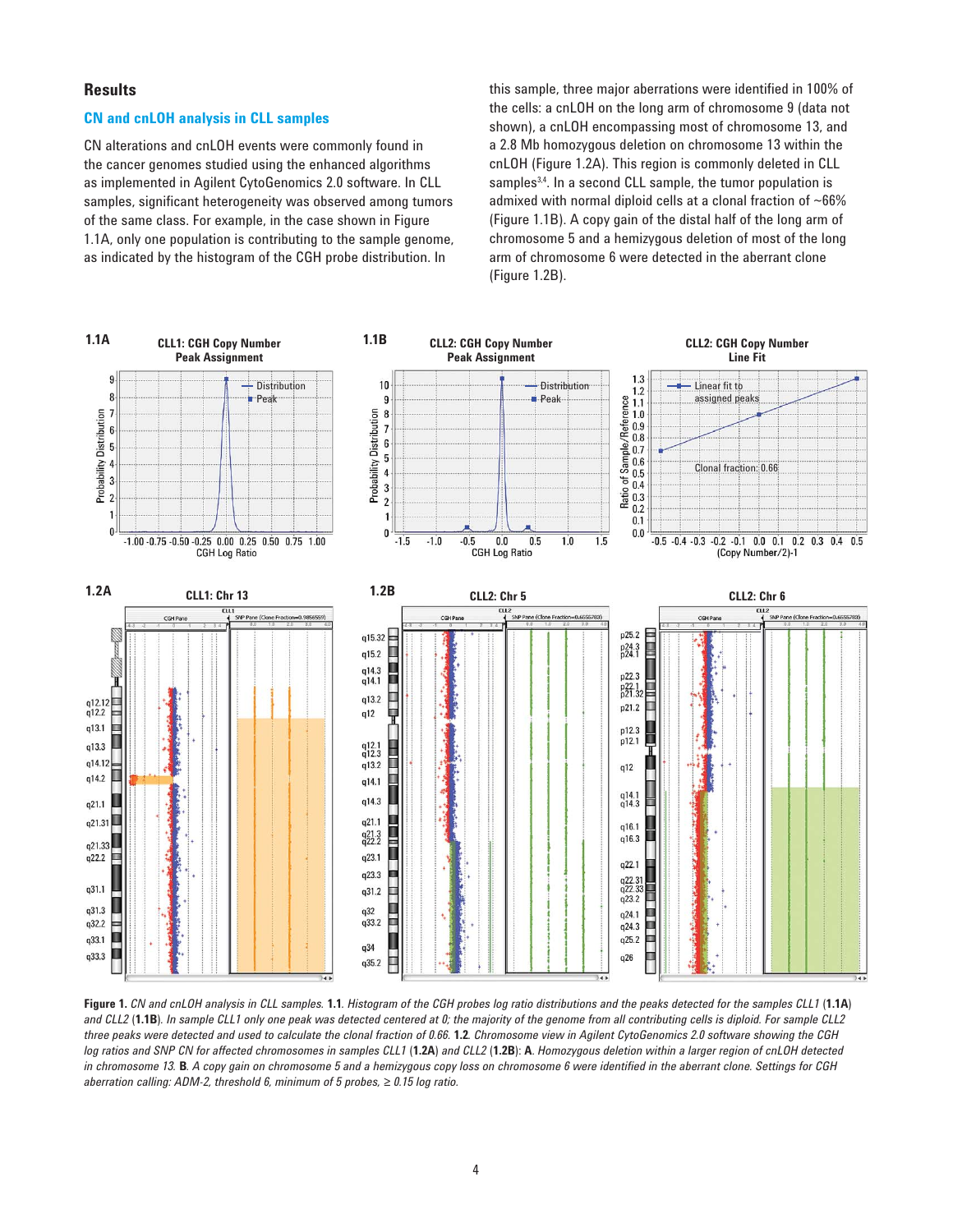#### **The Mosaic Model system**

To assess the ability of the algorithm to detect low-level CN mosaicism, samples from monozygotic twins were used. One twin has an amplification on chromosome 22 that is not present in the other twin. The sample from the affected twin was diluted with the sample from the unaffected twin at ratios ranging from 0 to 100%, in increments of 10%, for a total of 11 different sample mixtures. Total and allele-specific CN and clonal fractions as low as 20% were accurately determined (Figure 2).



**Figure 2.** *Serial dilution of the affected and unaffected monozygotic twins.*  **A***. Moving average lines of the CGH probes log ratios for the distal part of the long arm of chromosome 22 with a copy gain in the aberrant sample and diploid for the matched normal, and the intermediate log ratios resulting from the serial fractional dilutions 20%, 40%, 60% and 80%.* **B***. CGH and SNP CN profi le for the 100% aberrant sample. Settings for CGH aberration calling: ADM-2, threshold 6, minimum of 5 probes, ≥ 0.1 log ratio.*

For clonal fraction determination, serial dilutions of normal and aberrant genomes were performed for two additional sample pairs, each with one sample having a trisomy of chromosome 21. The observed clonal fractions matched the expected values from the serial dilution as low as 20% (Figure 3). When the copy gain constituted only 10% of the sample, the shift in log ratios corresponding to the CN change was below the detection

threshold. However, since monosomies have larger log ratio shifts than trisomies (-1.0 versus +0.58), hemizygous deletions present in only 10% of the cells would be measurable with the same detection thresholds. Valli *et al.* have reported the ability to detect levels of abnormal cells as low as  $8\%$  in acquired mosaicism $^5$ .



**Figure 3.** *Comparison between the expected and the observed clonal fractions calculated for the mixed aberrant and matched normal samples. The Y axis represents the actual fraction of the aberrant clone in the corresponding dilution series and the X axis represents the fraction of aberrant clone as calculated in Agilent CytoGenomics 2.0. A linear trendline represents the strong correlation between the expected and the observed clonal fractions.*

#### **Conclusion**

The CGH+SNP analysis workflow has been extended in Agilent CytoGenomics 2.0 software with enhanced analysis algorithms, providing a powerful tool in cancer cytogenetic research studies. For the aneuploid cancer samples analyzed, the SNP genotypes and total CN were successfully determined, even when contaminated with normal cells. We were able to determine the precise fraction of aneuploid cells in cancer samples and in the mosaic model with as little as 20% aberrant cell content for single copy amplifications. In conclusion, Agilent CGH+SNP microarrays, combined with algorithms with extended capability to study mosaic cancer samples, enable unprecedented power to detect CN changes and cnLOH in hematologic cancer research.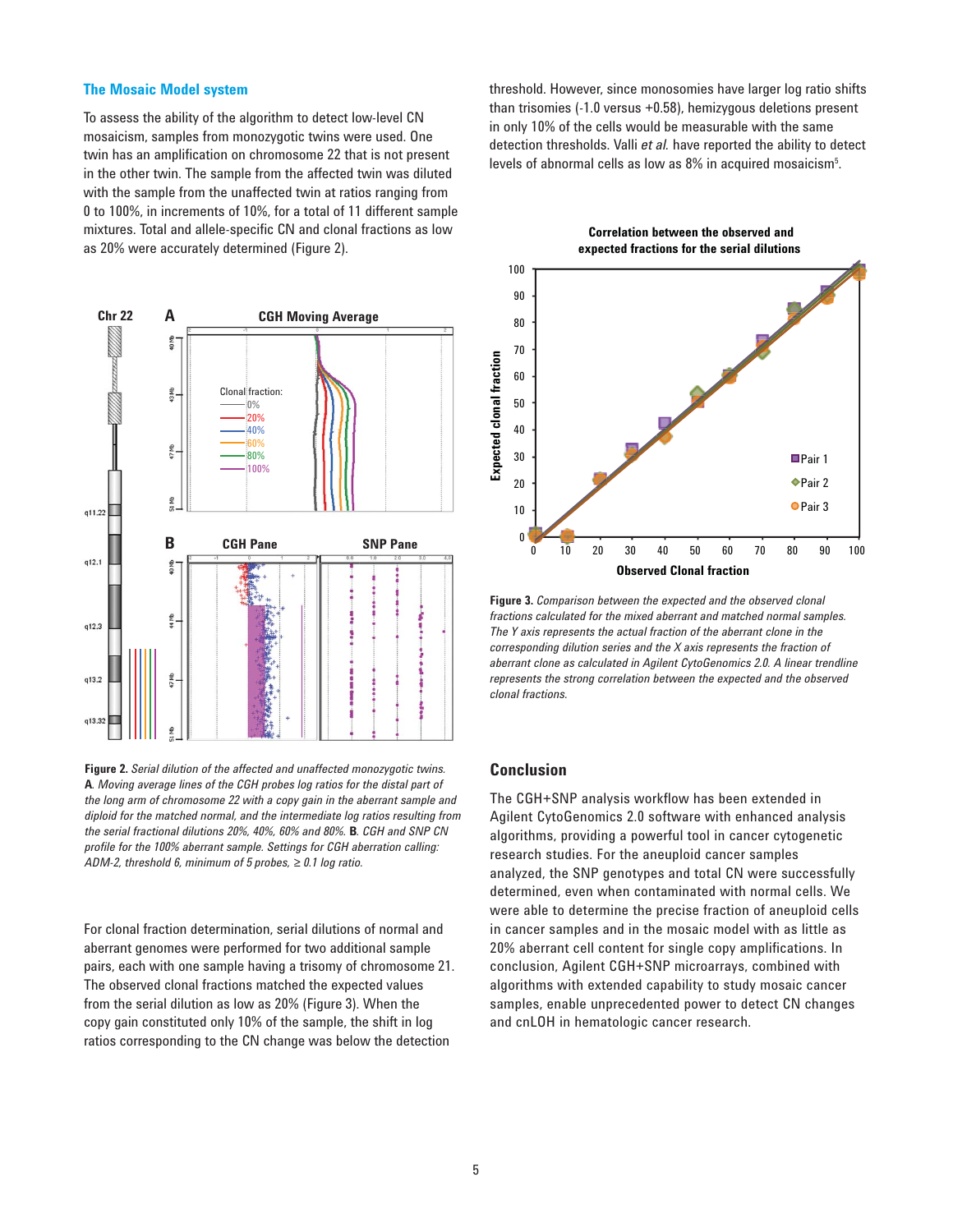# **Appendix: Manual peak assignment**

For certain samples that only contain small aberrations or for which the tumor fraction is very low (i.e., the aberrant clone is significantly diluted with a diploid genome), the default workflow in Agilent CytoGenomics 2.0 might not be able to detect a peak from the CGH log ratio probes distribution. In these cases

manual intervention may be required for proper CN assignment and clonal fraction computation. The section below discusses the tool available to manually reassign, delete, and add peaks to the CGH probe distribution plot.

**1.** For a cancer sample analyzed using default settings, even though aberrant peaks were not detected in the CGH probes distribution due to low tumor content, a shoulder was observed at an approximate log ratio of -0.2 (A) and an aberration was identified in the chromosome 13 CGH data at low negative log ratio (B).



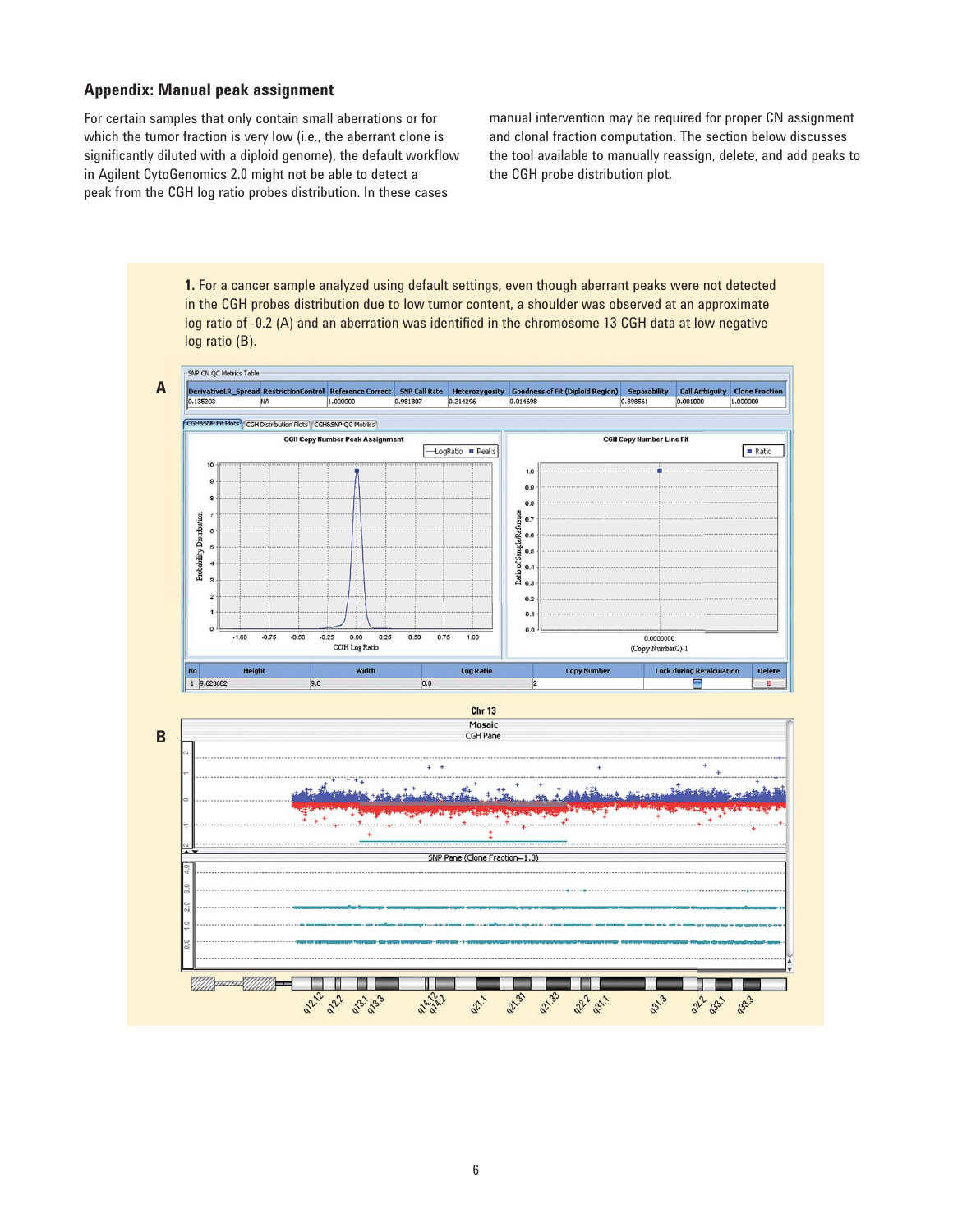**2.** In the CGH&SNP Fit, peaks can be added to or deleted from the CGH probes distribution histogram. For a specific CN to be added to the plot, the median log ratio of an aberrant interval is selected from the drop-down menu.

| No | <b>Height</b>                                                                                                                                                                                                                                                              | Width | <b>Log Ratio</b>                   | <b>Copy Number</b>                                                                                                                                                                                                                                                           | <b>Lock during Recalculation</b> | <b>Delete</b> |
|----|----------------------------------------------------------------------------------------------------------------------------------------------------------------------------------------------------------------------------------------------------------------------------|-------|------------------------------------|------------------------------------------------------------------------------------------------------------------------------------------------------------------------------------------------------------------------------------------------------------------------------|----------------------------------|---------------|
|    | 9.623682                                                                                                                                                                                                                                                                   | 9.0   | 0.0<br><b>Add Peak</b><br>Add Peak | 2                                                                                                                                                                                                                                                                            | $-x$                             | 図             |
|    |                                                                                                                                                                                                                                                                            |       | CN Value<br>Log Ratio              | (Min Value = $0$ and Max Value = $16$ )<br>chr13:32363270-61217178, #2943, Median:-0.17368977<br>Note: Only interval(s) with probe count greater than or equal to the<br>smoothing window size will be available in dropdown. Smoothing<br>window size for this array is 28. | ÷                                |               |
|    |                                                                                                                                                                                                                                                                            |       |                                    | Add                                                                                                                                                                                                                                                                          | Close                            |               |
|    | * Peaks are only calculated when either Diploid Peak Centralization or SNP Analysis is selected.<br>* User can change the 'CopyNumber' column value and then recalculate the plotting.<br>After recalculation user needs to decide whether to accept or reset the changes. |       |                                    | Add Peak                                                                                                                                                                                                                                                                     | ReGalculate<br>Reset             | Accept        |

**3.** Following manual assignment of a new peak, clone fraction (A) and SNP CN (B) are recalculated for the aberrant clone to reflect the single copy loss in  $\sim$  24% of the cells.